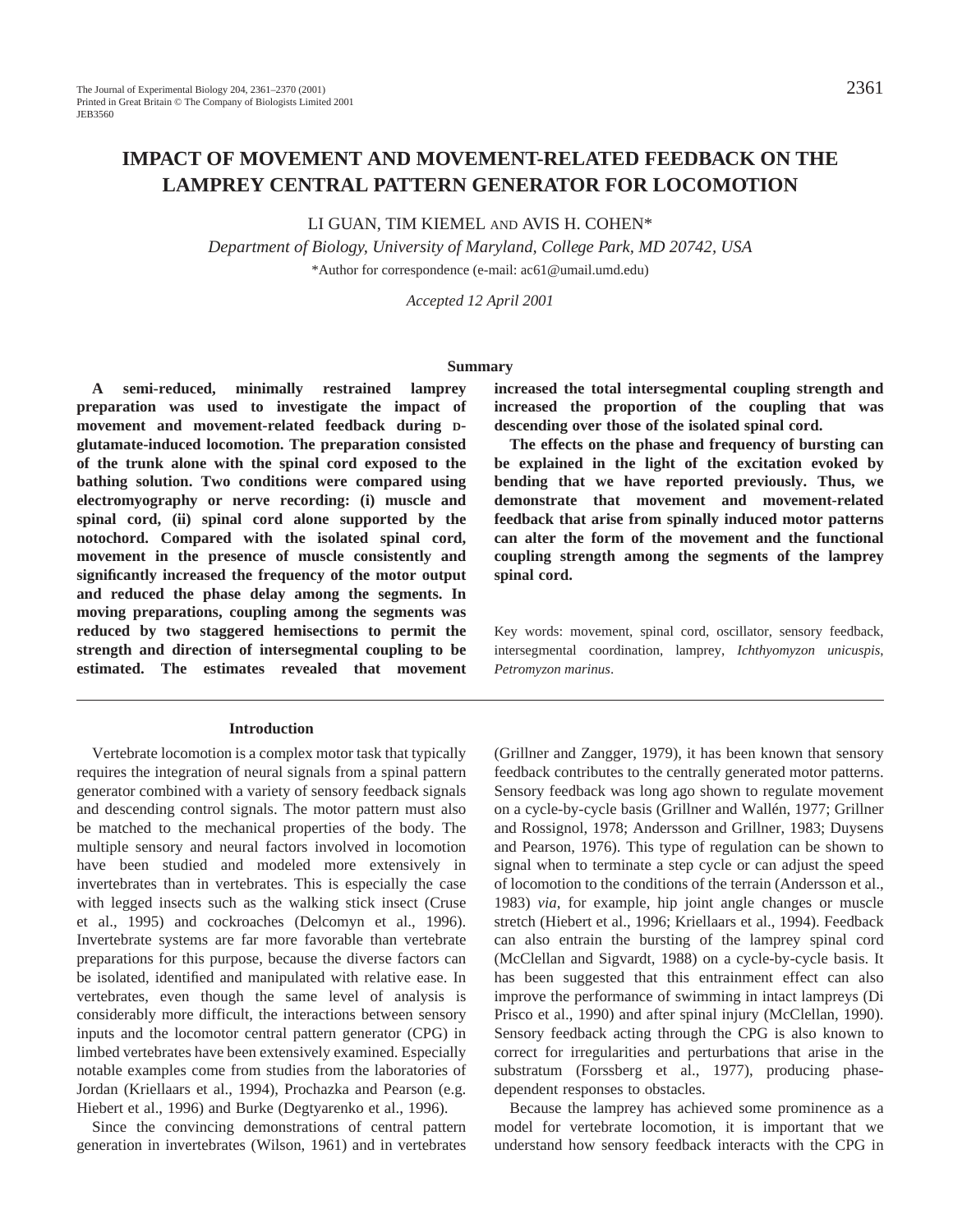# 2362 L. GUAN, T. KIEMEL AND A. H. COHEN

this system. It has been known for some time that the lamprey locomotor CPG can be entrained simply by bending the isolated spinal cord by virtue of activation of intrinsic mechanoreceptors called edge cells (Grillner et al., 1984; McClellan and Sigvardt, 1988). We have recently reported that bending the spinal cord during fictive swimming has an additional excitatory effect that is more sustained than originally thought (Kiemel and Cohen, 2001) and can outlast the stimulus by one or more cycles. Such prolonged effects of a defined sensory input have been found in both invertebrates (Pearson, 1981; Katz and Harris-Warrick, 1990; Buschges et al., 1992) and vertebrates (Pearson, 1995; Hiebert and Pearson, 1999). In the turtle *Pseudemys scripta elegans*, a non-specific stimulus can elicit a long-lasting excitability change (Currie and Stein, 1990). A similar change in general excitability is seen in cats after deafferentation (Grillner and Zangger, 1979). However, the role such long-term effects may play during normal movement is not well understood.

In classic work on locusts *Schistocerca gregaria*, Don Wilson (Wilson, 1967) performed a series of experiments to study the interaction between the flight CPG, sensory feedback and movement. He did this by successively removing layers of the animal during flight until he was left only with the isolated nerve cord. However, vertebrate preparations have not afforded such a study. In invertebrates, one can successively remove the components of the animal to demonstrate the relative contribution of the CPG, the various sensory inputs and the movement itself. We present here a first study akin to those of Don Wilson's original experiments, but performed in a vertebrate, the lamprey.

The lamprey is unique among vertebrates for this purpose. The trunk of the animal can be kept functional for some time with muscle still attached to the spinal cord and notochord, while the spinal cord is induced to swim for long periods. The muscle can then be removed and swimming movements can still be elicited while recording now from the spinal cord motor outputs. These two states can thought of much like the isolated spinal cord preparation only with the addition of movement and movement-related sensory feedback. Thus, we have the potential to compare the spinal cord with and without the muscle. For example, using the self-actuated movements, we can examine the role of entrainment when performed by the spinal cord itself. Through the use of acute spinal lesions, we can also compare the spinal cord with and without reduced intersegmental coupling. The strong coupling in the intact spinal cord generally obscures any changes in total coupling strength seen with successive stages of dissection, making the individual components of the ascending and descending coupling undifferentiatable. However, if the coupling strength is reduced, then the estimation methods developed for the lamprey (Kiemel and Cohen, 1998) are reliable and do allow comparison of the total coupling strength present and a relative estimation of the contribution of ascending *versus* descending coupling. The results also demonstrate that the movement itself together with movement-related feedback contribute their own influences to the final motor output during locomotion and that

the effects can be attributed to a slowly decaying excitation shown to be evoked by bending movements of the lamprey spinal cord (Kiemel and Cohen, 2001). These changes are described, and the implications of the changes in pattern are discussed and compared with previously published results.

### **Materials and methods**

### *Trunk and isolated spinal cord/notochord preparation*

Young adult lampreys, *Ichthyomyzon unicuspis* and *Petromyzon marinus* (13–15 cm; *N*=18; 17 *I. unicuspis* and one *P. marinus*), were obtained from fishermen along the Mississippi River, USA. The preparation shown in Fig. 1 is a *Petromyzon marinus*. All others data were collected from *Ichthymyzon unicuspis*. The animals were rapidly decapitated and eviscerated. Fifty-five segments beginning just caudal to the gills (segments 12–67 of the total of approximately 100) were further dissected as follows.

For the muscle preparation, the muscle and skin immediately dorsal to the spinal cord were removed together with the tough connective tissue immediately underlying it. This exposed the spinal cord while leaving the dorsal roots largely intact. The dorsal roots remain undamaged because the loose meninges immediately below this connective tissue are left intact in this process, and they protect the majority of the underlying dorsal roots. The skin was peeled from the preparation, leaving the bulk of the muscle afferents intact. This would also leave intact any remaining skin afferents whose receptors were not embedded in the skin proper, although none is known to exist. This peeling procedure removes much of the skin, with only fine connective tissue shreds left behind. It is not known whether they contain afferents. Electromyographic (EMG) electrodes made of Teflon-coated silver wire (diameter 0.12 mm) were threaded through 30 gauge hypodermic needles; they were then inserted into the muscle at or near segments 15 and 30 from the rostral end of the dissected preparation, with both electrodes on the same side.

For the isolated spinal cord, the muscle was completely removed leaving the spinal cord supported by the notochord. Muscle nerve activity was recorded from the same segments as used for EMG recording. Bipolar suction electrodes were placed over the motor nerves of the segments as they course snugly along the outside of the notochord. The nerves are exposed when the muscle is dissected away and are largely undamaged. Moreover, the signals recorded from the nerves at this position are considerably larger than those from the ventral roots inside the spinal canal (A. Cohen, unpublished observation). This recording arrangement is possible because the lamprey does not have a mixed sensory and motor nerve. Under all conditions, the preparation was held in physiological saline (Cohen et al., 1996) and maintained between 12 and 14 °C. In eight *I. unicuspis* preparations, we successfully recorded swimming motor activity under both conditions. Only these eight preparations are discussed further.

For the whole-animal recordings, EMG electrodes were inserted under MS222 anesthesia, as described above. The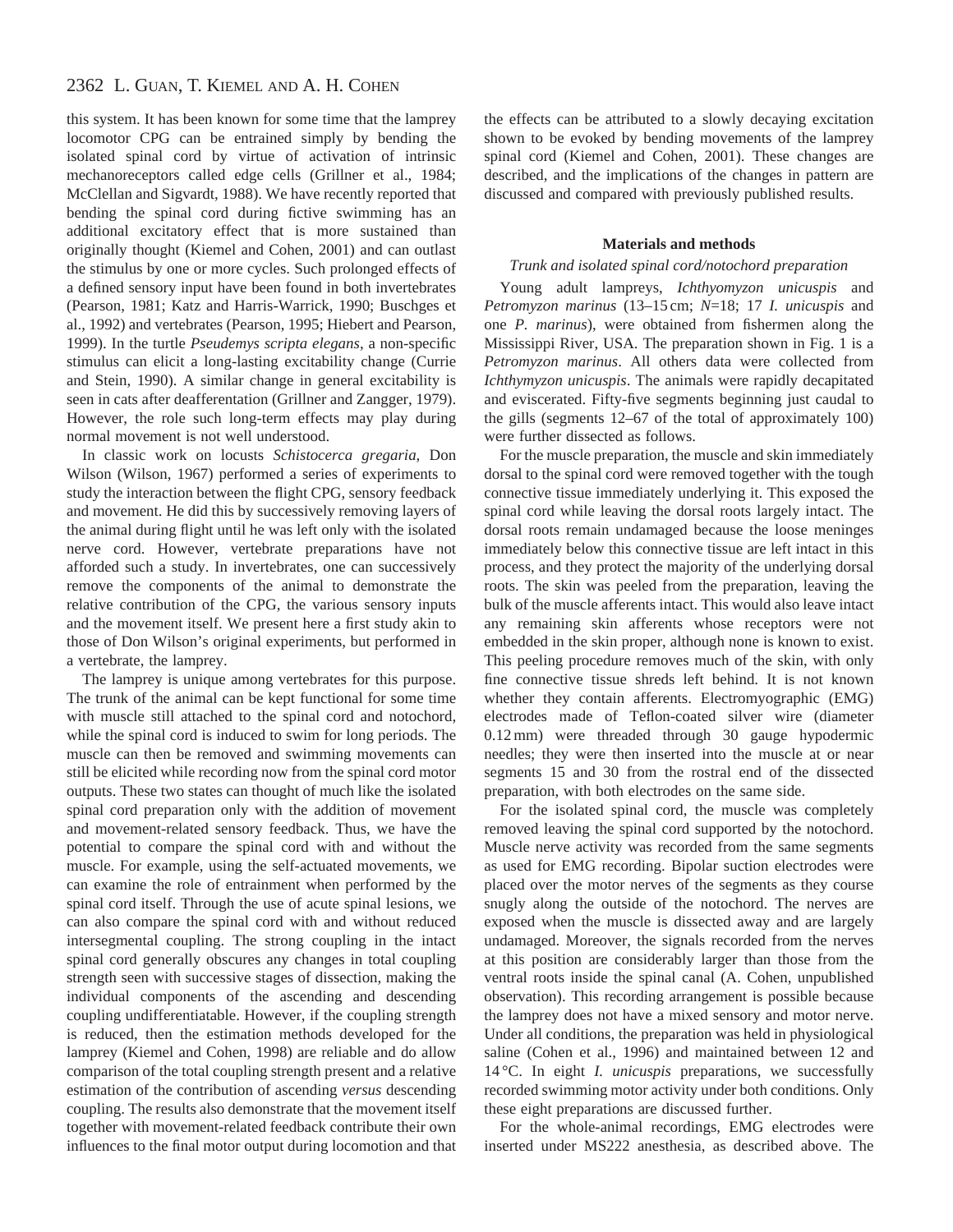animals were allowed to recover from the anaesthetic and tested when fully alert. They were tethered by their electrodes and not allowed to progress. Filming of a reduced trunk preparation (see Fig. 1) was made in the same way, but after the head and tail had been removed and the preparation pinned as for other testing. No electrodes were implanted in the specimen shown in Fig. 1.

#### *Hemisections*

In nine additional animals, dissected as above, two hemisections were made on opposite sides of the spinal cord at the first stage of dissection. The lesions were made under visual control at segments 22 and 27 from the rostral end of the dissected preparation. It should be noted that the spinal cord is thin (approximately 250µm in diameter), only approximately 1 mm wide, and that the central canal is visible, so all surgical procedures can easily be made under visual control. To make the lesions, a small longitudinal incision was made along the central canal with a microscalpel tip, and one hemicord was cut with iridectomy scissors inserted from the small central incision to the left or right lateral edge of the spinal cord. An additional hemisection was made five segments caudally on the other side of the spinal cord in the same fashion. Since fibers are known to cross the spinal cord only once relatively close to their soma (Rovainen, 1985; see, for example, Buchanan, 1982; L. Guan, unpublished observations), this pair of lesions has the effect of disrupting the majority of long-range fibers ascending and descending between the two electrodes as well as some shortrange axons. Thus, these lesions significantly reduce the total coupling strength (Gormley and Williams, 1999), but mainly interrupt the direct long-range coupling. Long-range coupling can continue to act indirectly, but primarily through the action of the short-range fibers.

The recording electrodes were inserted into the muscle at segments 15 and 30, as in unlesioned preparations. The side of the electrodes relative to the lesion did not affect the measurements and is not noted further. With the long-range coupling reduced, the coupling strength is reduced below the very high values obtained for control spinal cords (Kiemel and Cohen, 1998), thereby allowing reliable estimates of the direction of the remaining coupling (see Fig. 2D). Of the nine animals, the data from two were unstable for some portion of the testing. Thus, we include data from only seven animals.

#### *Induction of swimming*

Under both conditions, the preparation was induced to burst by bath application of 0.25–0.5 mmol l−<sup>1</sup> D-glutamate; the concentration that produced the most stable swimming for a given preparation was continued throughout the entire experiment. Swimming was induced in a round 14 cm diameter dish filled to cover the body and exposed spinal cord. Given the size of the animals, the dish easily allowed full movement of the trunk, which measured approximately 5–7 cm (see Fig. 1 for an illustration of a muscle preparation moving). When testing the effect of the muscle, the body was permitted to move unobstructed, except for a single small pin inserted through the



Fig. 1. Movement of a typical muscle preparation. The body is prepared by removing the head, viscera and a small portion of the dorsal musculature, and the skin is peeled away. EMG electrodes are inserted into muscles separated by approximately 15 segments. A small pin inserted through the notochord stabilizes lateral movement, but allows full rotation. Images were recorded on film at 15 frames s<sup>−</sup>1, with every fifth frame illustrated. To construct the figure, outlines of the preparation in a selected single frame were used to form the shapes. One cycle is illustrated. Lines of equal length are drawn vertically from the pinned end for each image with the lines originating from the pin position.

ventral edge of the notochord at either the rostral or caudal end of the body. The pin maintained the body upright while still allowing it to swivel easily with only minimal drag on the bottom of the dish. Fig. 1 illustrates the movement of the preparation when pinned. In some cases, the body was left free to move with no pin. In these cases, the movement was often asymmetric because the body leaned either to the left or right side and pushed against the bottom of the dish. However, motor output could be measured for coupling strength estimates.

### *Data analysis*

At least 500 cycles of motor activity from the rostral and caudal recording locations during each bout were digitized at 2.5–5.0 kHz using Spike Studio. Spikes and bursts were detected as in Mellen et al. (Mellen et al., 1995). For each burst, its time of occurrence (burst time) was calculated as the average of the times of all spikes contained in the burst.

The rostral and caudal sequences of burst times were analyzed by fitting parameters in a stochastic model of two coupled phase oscillators using the method previously described in detail by Kiemel and Cohen (Kiemel and Cohen, 1998). The method exploits the small cycle-to-cycle fluctuations in periods and intersegmental delays to determine the impact of one oscillator on the other. To summarize briefly, the model is:

$$
\frac{d\Theta_1}{dt} = \omega_1(t) + H_1(\Theta_2 - \Theta_1) + \sigma_1 \xi_1(t) + \frac{dZ_1(t)}{dt},
$$
 (1)

$$
\frac{d\Theta_2}{dt} = \omega_2(t) + H_2(\Theta_1 - \Theta_2) + \sigma_2 \xi_2(t) + \frac{dZ_2(t)}{dt},
$$
 (2)

where

$$
H_{\rm j}(x) = \frac{\alpha_{\rm j}}{2\pi} \sin[2\pi(x - \psi_{\rm j})]. \tag{3}
$$

The stochastic variables  $\Theta_1$  and  $\Theta_2$  are the absolute phases (mod 1) of the rostral and caudal oscillators, respectively, *t* is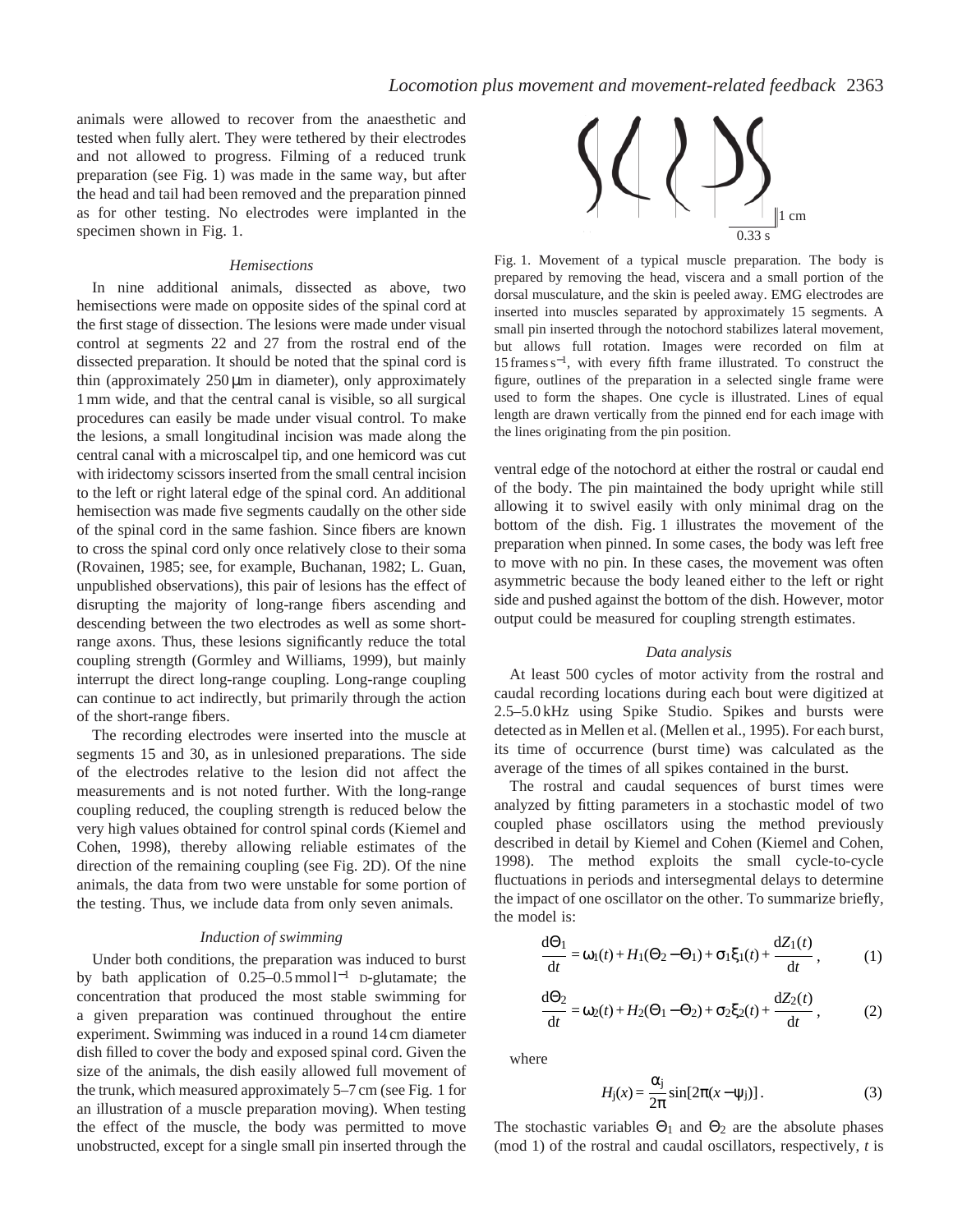time,  $\omega_1(t)$  and  $\omega_2(t)$  are quadratic polynomials describing slowly varying uncoupled frequencies,  $\alpha_1$  and  $\alpha_2$  are coupling strengths,  $\psi_1$  and  $\psi_2$  are preferred phases,  $\sigma_1$  and  $\sigma_2$  are noise levels,  $ξ_1(t)$  and  $ξ_2(t)$  are independent white-noise processes (Arnold, 1974) and  $Z_1(t)$  and  $Z_2(t)$  are independent compound Poisson processes (Sørensen, 1991) representing (typically rare) discontinuous jumps in absolute phase.  $H_1$  and  $H_2$  are coupling functions (we use the variable *x* as the argument when defining these functions). The model is nonlinear because of the nonlinearity of the coupling functions  $H<sub>i</sub>$ .

Model parameters were estimated using the method of maximum likelihood (Harvey, 1990). The likelihood function was computed under the assumption that, at every experimentally measured burst time, the absolute value of the corresponding oscillator is at zero (mod 1) plus some random measurement error. Thus, all model parameters were estimated indirectly on the basis of the burst times.

After fitting model parameters to the data, the slowly varying uncoupled frequencies  $\omega_1(t)$  and  $\omega_2(t)$  were fixed at the frequency at the mid-point of the bout,  $\omega_1(T/2)$  and  $\omega_2(T/2)$ , where *T* is the duration of the data sequence. Additional measures describing the data were derived from the model parameters: the average coupled frequencies  $\overline{\omega_1} = E[\omega_1(T/2) + H_1(\Theta_2 - \Theta_1)]$  and  $\overline{\omega_2} = E[\omega_2(T/2) + H_2(\Theta_1 - \Theta_2)]$ (where *E* stands for 'expected value'); the average relative phase  $\overline{\Phi} = E(\Theta_1 - \Theta_2)$ , computed using circular statistics; the average absolute ascending and descending coupling strengths  $\overline{\alpha_1} = E[|H_1'(\Theta_2 - \Theta_1)|]$  and  $\overline{\alpha_2} = E[|H_2'(\Theta_1 - \Theta_2)|]$  (primes denote differentiation); and the average absolute coupling strength  $\overline{\alpha} = E[|H_1'(\Theta_2 - \Theta_1) + H_2'(\Theta_1 - \Theta_2)|]$ . Coupling strength  $\overline{\alpha}$  was transformed to lie between 0 and 1 by defining the coupling transformed to the between 0 and 1 by defining the coupling<br>strength parameter  $\beta=1-\exp(-\overline{\alpha}/\overline{\omega})$ , where  $\overline{\omega}=(\overline{\omega_1}+\overline{\omega_2})/2$ . For phase-locked bursting, β is roughly the fraction of a relative phase perturbation that is, on average, corrected after one cycle period. Zero coupling strength corresponds to  $β=0$ , and infinite coupling strength corresponds to  $\beta=1$ . The relative strength of ascending and descending coupling was described using the ascending strength fraction  $\gamma = \overline{\alpha_1}/(\overline{\alpha_1} + \overline{\alpha_2})$ .

Approximate 95 % confidence intervals were computed using the Hessian matrix (Harvey, 1990). In cases in which the estimated coupling strength was infinite  $(\beta=1)$ , it was not possible to compute confidence intervals. The confidence intervals for some parameters were large. For example, parameters describing the uncoupled frequencies were large, because uncoupled frequencies cannot be accurately estimated when coupling is present. However, the measures we present here, such as coupled frequencies, typically have small to medium confidence intervals.

Statistical analyses were performed on five measures: the average of the rostral and caudal frequencies  $\overline{\omega}$ ; the rostral/caudal frequency ratio  $\overline{\omega}_1/\overline{\omega}_2$ ; the phase lag per segment  $\bar{\phi}/n$ , where *n* is the distance in segments between the rostral and caudal outputs; the coupling strength parameter  $\beta$ ; and the ascending strength fraction γ. Comparisons of means were made using *t*-tests, with values of *P*<0.05 deemed significant and values of *P*<0.10 deemed marginally significant. These

statistical tests do not rely on the confidence intervals of the individual measurements.

### **Results**

*Impact of movement and movement-related feedback: spinal cord intact*

### *Overall comparison across conditions*

With the rostral end pinned (Fig. 1), the movement of this preparation is very similar to that seen in intact swimming animals, as shown by Williams and her colleagues (Williams et al., 1995; Bowtell and Williams, 1994). Note, for example, that the amplitude of the movement at the caudal end is larger than that at the rostral end and that a smooth traveling wave traverses the body. It is unclear why almost a full wavelength is seen despite the fact that only half the body is left and despite the fact that the phase delays are shortened in the muscle condition to less than 1 % of the cycle period. Presumably, this full wavelength is the result of mechanical factors such as the absence of skin pulling against the contractions, but this remains to be determined.

The movements of the preparations with intact spinal cords were highly stereotyped under the two sets of conditions. Five different measures describing the motor pattern are plotted in each of the two conditions: (i) trunk with muscle; (ii) isolated spinal cord and notochord (the spinal cord condition). All five measures were obtained by fitting a model of two coupled oscillators to the data (see Materials and methods). Similar values of the first three measures, those involving frequency and relative phase, can be obtained using conventional correlational methods. The last two measures (β and γ) involve coupling strength and their estimation requires some cycle-tocycle variability in the bursting pattern. However, the estimation method is able to distinguish between changes in coupling strength and changes in variability (Kiemel and Cohen, 1998).

### *Changes in frequency and phase*

There was clear variation in the absolute frequencies of the different preparations. However, despite this variation, the most striking result was that in all eight animals the frequency in the muscle condition was greater than the frequency of the isolated spinal cord (Fig. 2A). The mean frequency of the isolated spinal cords  $(0.84\pm0.12 \text{ Hz}, \text{ mean } \pm \text{ s.E.M.}; \text{ Fig. 3A})$ was significantly less than the mean frequency in the muscle condition (1.54±0.24 Hz) (*t*-test, *P*<0.01).

The ratio of rostral frequency to caudal frequency for each preparation was usually close to 1, and neither of the mean ratios (muscle  $1.00\pm0.02$ ; spinal cord  $1.01\pm0.04$ ; Fig. 3B) was significantly different from 1. When this ratio was not equal to 1, the frequencies of the two parts of the spinal cord were not phase-locked; each had its own frequency and the phase lags were highly variable. If the ratio was 1, as seen here, and there was phase-locked activity, then the phase lags were highly stable.

In all eight animals, the phase lag per segment was less in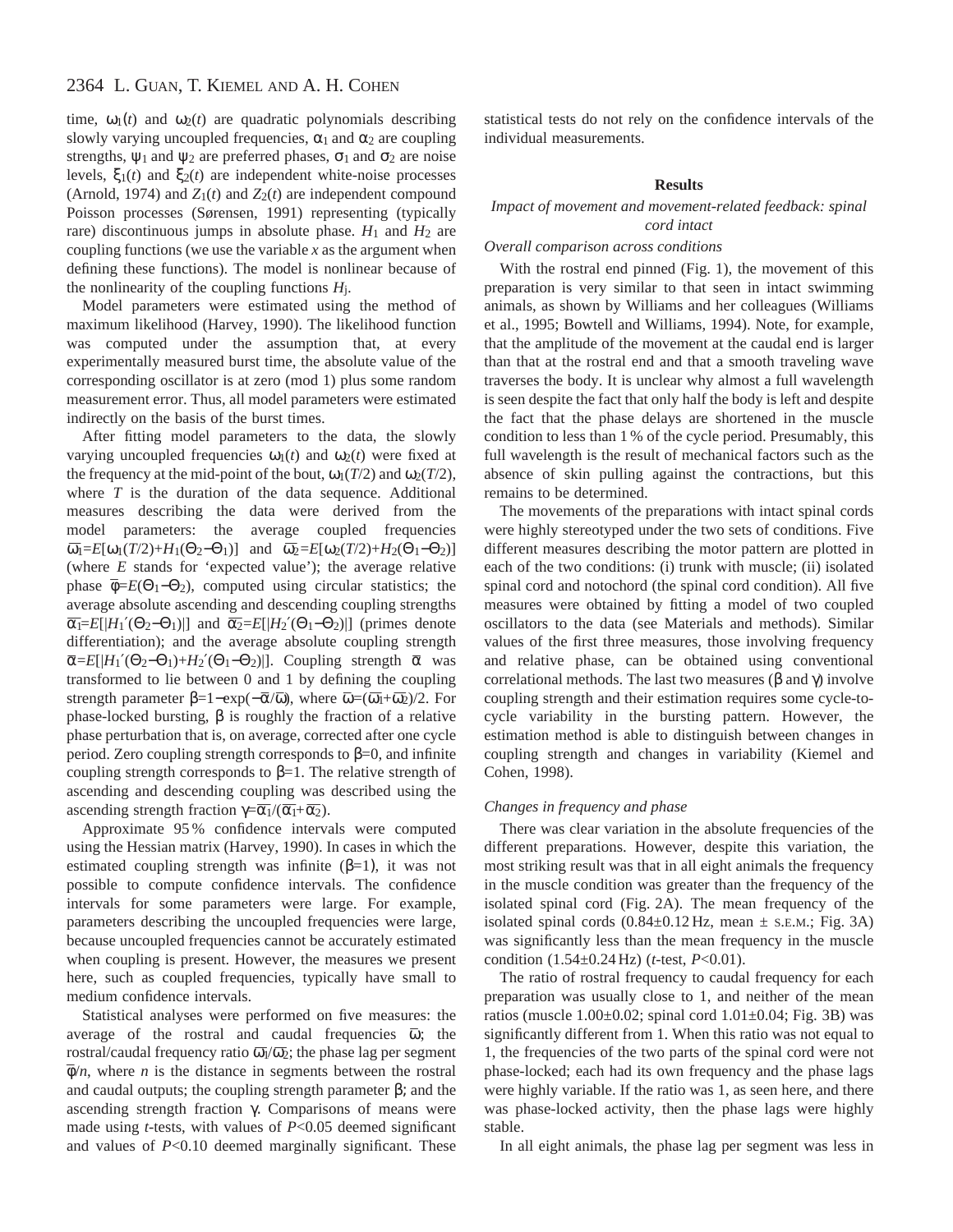Fig. 2. Results from the eight individual animals with intact spinal cords and rostrally pinned that were successfully tested in both conditions: trunk with muscle (Muscle) and isolated spinal cord and notochord (Cord). Each symbol represents the same animal in all  $g$ raphs. (A)  $\overline{\omega}$ , the average of the rostral and caudal bursting frequencies. In cases in which the rostral and caudal outputs had different frequencies, the average of the two frequencies is plotted. (B)  $\overline{\omega_1}/\overline{\omega_2}$ , the rostral/caudal frequency ratio. (C)  $\overline{\phi}/n$ , the phase lag per segment between rostral and caudal outputs. (D) β, the coupling strength parameter describing the functional coupling strength between rostral and caudal recording locations. The value  $β=0$  corresponds to no coupling, and the value  $\beta=1$  corresponds to infinite strength coupling. Error bars represent approximate 95 % confidence intervals. In one case (open circles in the muscle condition), we were unable to compute confidence intervals because  $β=1$ .

the muscle condition than in the isolated spinal cord (Fig. 2C). The mean phase lag (Fig. 3C) in the muscle condition  $(0.0055\pm0.0015)$  was significantly less than the mean lag in the spinal cord condition (0.0147±0.0017; *P*<0.01). Thus, the presence of muscle and associated movement seems always to critically reduce the phase. It is unclear why the phase delay with the muscle is shorter than the phase delay in intact animals (for the intact values, see Wallén and Williams, 1984). Presumably, the difference comes from interactions with the skin and its afferents or the descending control systems, neither of which is available to the muscle preparation.

#### *Changes in intersegmental coupling strength*

Fig. 2D shows the parameter β describing the functional coupling strength between the rostral and caudal recording locations. All coupling strengths were fairly strong  $(\beta > 0.87)$ except for one value in the spinal cord condition. The difference in means between the muscle and spinal cord conditions (Fig. 3D) was not significant.

With very strong total coupling, as is typically found in the intact spinal cords with and without muscle, the values for the ascending strength fraction  $\gamma$  are often unreliable and are therefore not shown (see Discussion).

## *Impact of movement and movement-related feedback: spinal cord with two staggered hemisections*

## *Changes in frequency and phase*

Fig. 4 shows traces from one animal under three conditions: the fully intact animal (Fig. 4A) prior to any dissection, the reduced muscle condition with brain and tail removed (Fig. 4B, see Materials and methods), stimulated to swim with D-





Fig. 3. Means across all animals; values are means  $\pm$  s.e.m. Intact spinal cords are designated with filled symbols (*N*=8; summary of data from Fig. 2) and hemisected spinal cords with open symbols (*N*=7; summary of data from Fig. 5). Other details as in Fig. 2.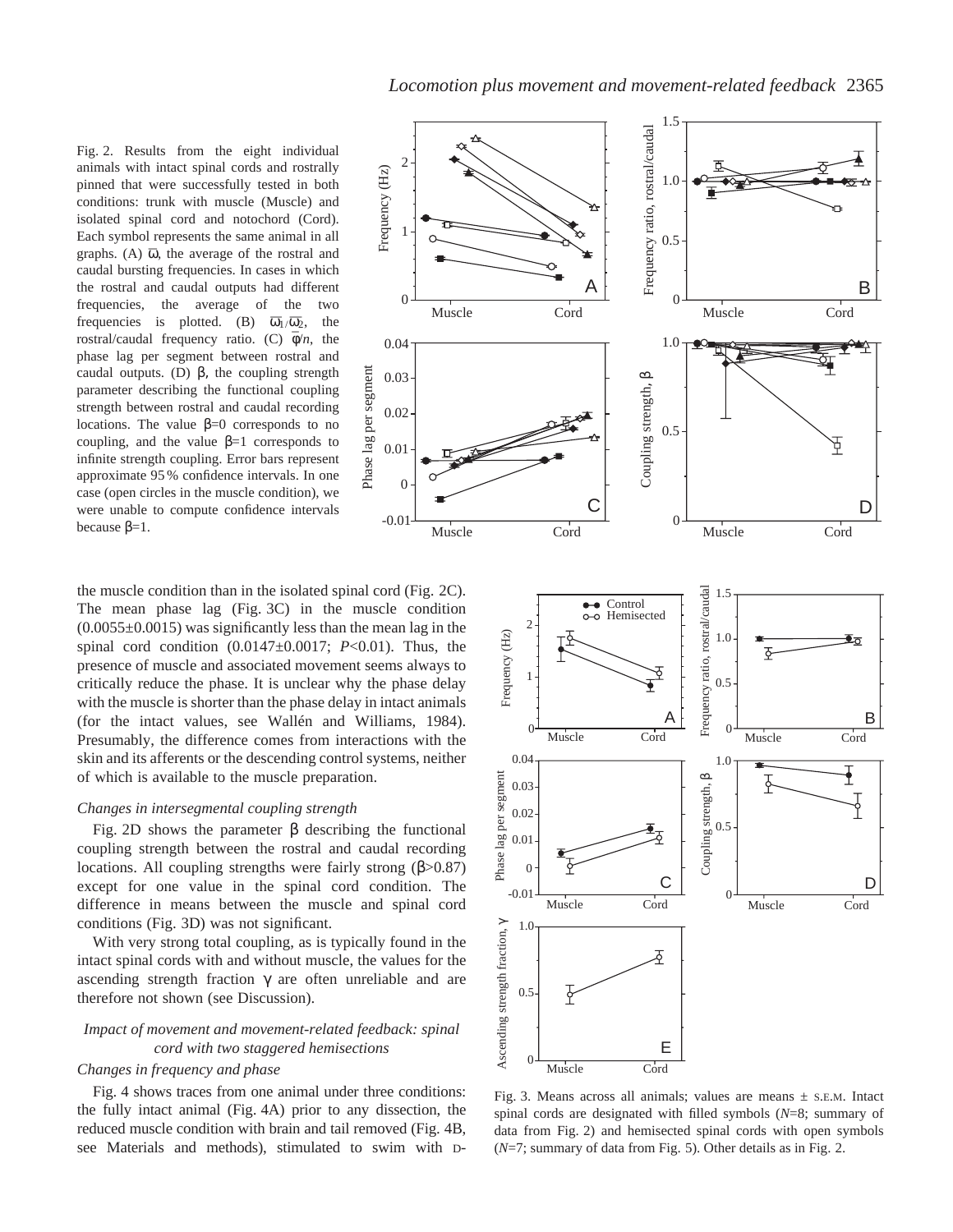

Fig. 4. EMG recordings from a single animal under three conditions. (A) Intact animal swimming. (B) Trunk with muscle and spinal cord with two staggered hemisections. (C) Isolated spinal cord with two staggered hemisections. Values for this animal are represented by the filled squares in Fig. 5. See text for further details. Ros, rostral; Cau, caudal.

glutamate, and the isolated spinal cord stimulated to fictive swimming with D-glutamate (Fig. 4C). After decapitation, two staggered hemisections were made in the spinal cord as described in the Materials and methods section. Note that there is considerable cycle-to-cycle variability in the intact swimming. This type of variability in amplitude and burst duration is lost in the muscle preparation. In the isolated spinal cord, the segments are poorly coupled as a consequence of the two hemisections, as demonstrated by a coupling strength of  $β=0.25$ , leading to bursting with irregular periods but uniform amplitude.

Fig. 5 illustrates the results from seven animals with staggered hemisections. As with the intact spinal cords, the frequency of the isolated spinal cord was lower than the frequency in the muscle condition in all animals (Fig. 5A). The mean frequency of the isolated spinal cords (1.07±0.12 Hz) was significantly lower than the mean frequency in the muscle condition (1.76±0.14 Hz; *P*<0.01) (Fig. 3A).

Unlike the preparations with intact spinal cords, the mean rostral/caudal frequency ratio for the muscle condition (0.84±0.06) was significantly less than 1 (*P*<0.05), indicating

a clear tendency for the caudal frequency to be faster than the rostral frequency (Fig. 5B). The mean ratio for the isolated spinal cords (0.98±0.04) was marginally significantly greater than the mean in the muscle condition  $(P<0.10)$  and not significantly different from 1.

As in the unhemisected animals, the mean phase lag per segment in isolated spinal cords (0.0113±0.0023) was significantly greater than the mean lag in the muscle condition (0.0007±0.0029; *P*<0.05) (Fig. 3C, Fig. 5C).

#### *Changes in intersegmental coupling strength*

Comparison of the estimated coupling strengths across those seven animals for which data were stable enough for the maximum likelihood method to be accurate for bursting data (see Kiemel and Cohen, 1998) revealed the following changes across both conditions. Coupling strengths were stronger in the muscle condition than in the spinal cord condition in six of the seven animals (Fig. 5D). However, the mean of value β in the muscle condition  $(0.83\pm0.07)$  was not significantly greater than the mean value in the spinal cord condition  $(0.66\pm0.09)$ (Fig. 3D). This was apparently due to the seventh animal (open diamonds in Fig. 5D), which had the smallest β value in the muscle condition but the largest  $\beta$  value in the spinal cord condition. (Without this animal, the difference was significant, *P*<0.05.) This animal was also exceptional in that the 1:2 rostral:caudal frequency ratio in the muscle condition changed to a 1:1 ratio in the spinal cord condition (open diamonds in Fig. 5B). The mean value of β in the hemisectioned animals in both conditions was smaller than the corresponding mean in the unhemisectioned animals, with the difference being significant in the muscle condition (*P*<0.05) and marginally significant in the spinal cord condition (*P*<0.10).

For all seven animals, γ for the isolated spinal cord was greater than 0.5, indicating that, with two staggered hemisections, the estimated ascending coupling was stronger than estimated descending coupling. Also, in all animals,  $γ$  in the isolated spinal cord was greater than  $\gamma$  in the muscle condition. The mean value of  $\gamma$  in the spinal cord condition  $(0.77\pm0.05)$  was significantly greater than 0.5 ( $P<0.01$ ) and significantly greater than the mean value of  $\gamma$  in the muscle condition (0.49±0.07; *P*<0.01) (Fig. 3E).

The mean values for the hemisected and non-hemisected across all animals and both conditions are compared in Fig. 3. The hemisected animals are the open symbols.

#### **Discussion**

For an analysis of the impact of movement and its related feedback on the locomotor CPG, ideally, one would like to compare a single spinal cord under conditions that permit or prevent movement while removing some layers of the sensorium without deterioration of the preparation. The lamprey is a model vertebrate system in which just this experiment can be performed. The whole body minus the brain, viscera and skin, with only minor additional dissection, can be induced to swim for long periods. There are also only minimal changes in the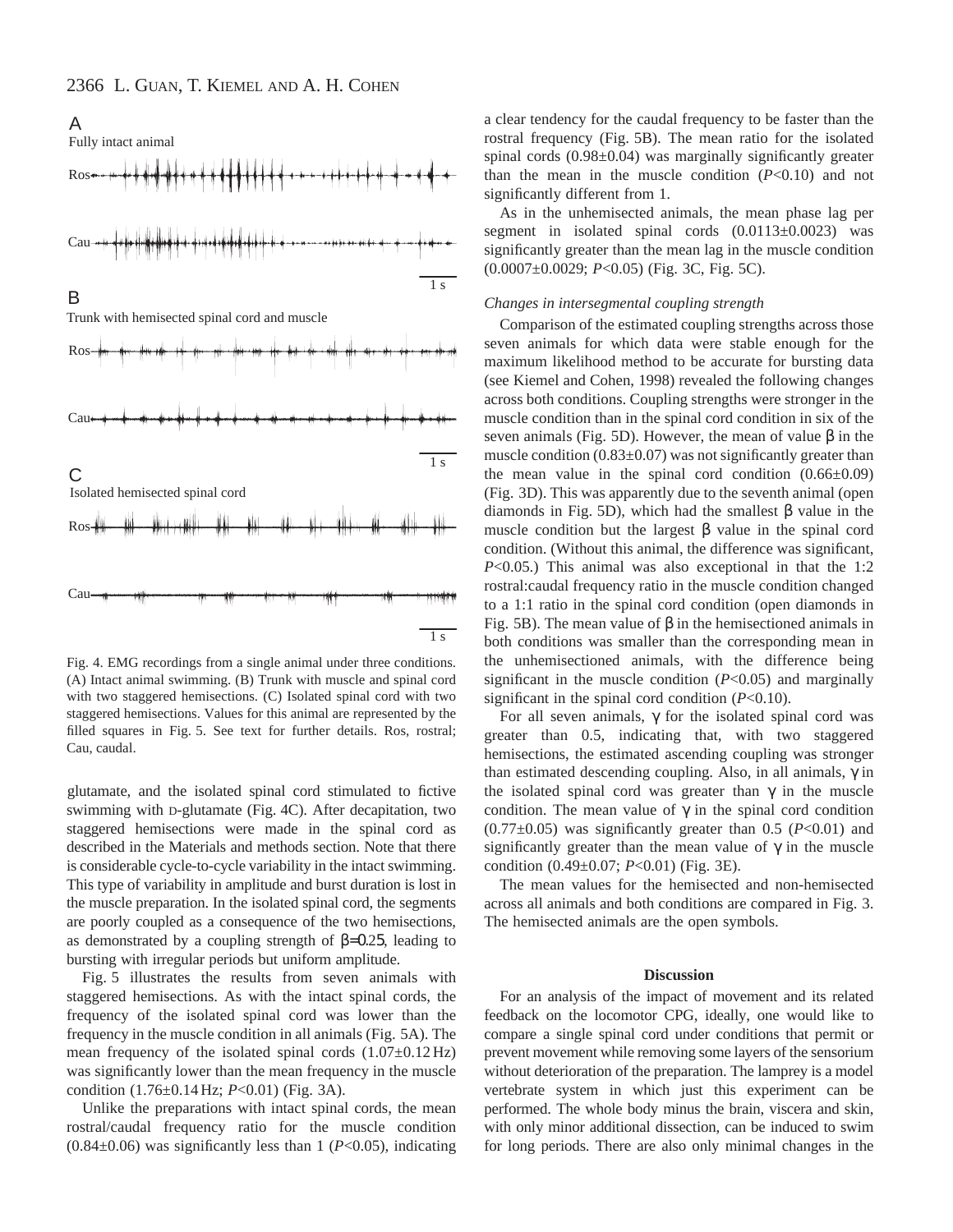# *Locomotion plus movement and movement-related feedback* 2367

status of the preparation over a period of days. Thus, one can perform a comparison within a single animal of the impact of movement as well as the impact of a particular class of sensory inputs generated by the preparation itself. This type of analysis was performed in the locust by Wilson (Wilson, 1961), but vertebrate preparations are less amenable to such types of manipulation. Wilson (Wilson, 1961) found that locusts behaved similarly to the lampreys reported here. Indeed, his study is remarkable for the similarities it shows with the current discussion of the relative roles of sensory feedback and movement. His conclusions are similar except that they are in a context in which CPGs had not yet been accepted, 'Eliminating sensation from the wing and motor innervation of the dorsal longitudinal muscles has the definite effect of lowering the frequency of the wing-beat cycle.' … 'This reduction of input did not, however, upset the basic pattern of wing movements including wing twisting and segmental phase differences. This surprising result led to the hypothesis of a built-in central pattern which is not dependent upon peripheral feedback loops for its basic operation, but which is modified by such input. This input apparently increases frequency as well as affecting small changes in pattern which control flight' (Wilson, 1961, p. 480).

We show here that, when allowed to move, the rhythm induced pharmacologically in a lamprey preparation without head or viscera is typically of higher frequency than that of the respective isolated spinal cord. With muscle attached, the phase delay has a tendency to be shorter than that of the isolated spinal cord, and the presence of movement can increase the intersegmental coupling in a preparation that has had its coupling reduced surgically. It is likely that the coupling is also stronger in preparations without lesions, but we are unable to measure differences in the strengths of coupling among those conditions that have coupling so strong that it is near the asymptotic limits of our calculations.

## *Proposed mechanism for changes in frequency and phase with movement and movementrelated feedback*

One possible source of the changes in the bursting characteristics reported here, i.e. an increase in oscillator frequency in the presence of movement, is the slowly decaying excitation observed by Kiemel and Cohen (Kiemel and Cohen, 2001). Following periodic bending of one end of an isolated spinal cord, the bursting frequency was initially above its baseline value, slowly returning to the baseline on the time scale of one or more cycles. Such an effect can produce an amplitude-dependent bias towards increasing local uncoupled oscillator frequencies during movement (Kiemel and Cohen, 2001).

 $\overline{0}$ 

0.5

On the basis of the findings of Kiemel and Cohen (Kiemel and Cohen, 2001), we suggest the following working hypothesis to explain the data on frequency and relative phase we have presented: movement increases the uncoupled frequencies of the local oscillators, with the amount of the increase being directly related to the amplitude of movement. The uncoupled frequency of an oscillator in this context refers to the frequency that would be observed under the same set of conditions if the intersegmental coupling were eliminated. When the trunk preparation is pinned, the amplitude of movement appears smaller near the pin than at the tail; the movement grows as it moves caudally (Fig. 1). Thus, given the hypothesis stated above, movement would non-uniformly increase the uncoupled frequencies of the oscillators, with the increase being greatest at the caudal end. In typical models of chains of coupled oscillators, such as phase models (Kopell and Ermentrout, 1986), such a non-uniform increase in uncoupled frequencies applied to a phase-locked chain would (i) increase the coupled frequency of the chain and (ii) decrease the rostral-to-caudal phase lags between the oscillators. In addition, if the non-uniformity of the effect were sufficiently large compared with coupling strength, then phase-locking in



E

Muscle Cord

descending strength; if  $\gamma \lt 0.5$ , ascending strength is less than descending strength. Error bars represent approximate 95% confidence intervals (*N*=7). In two cases (open squares and filled diamonds in the muscle condition), we were unable to compute confidence intervals because β=1.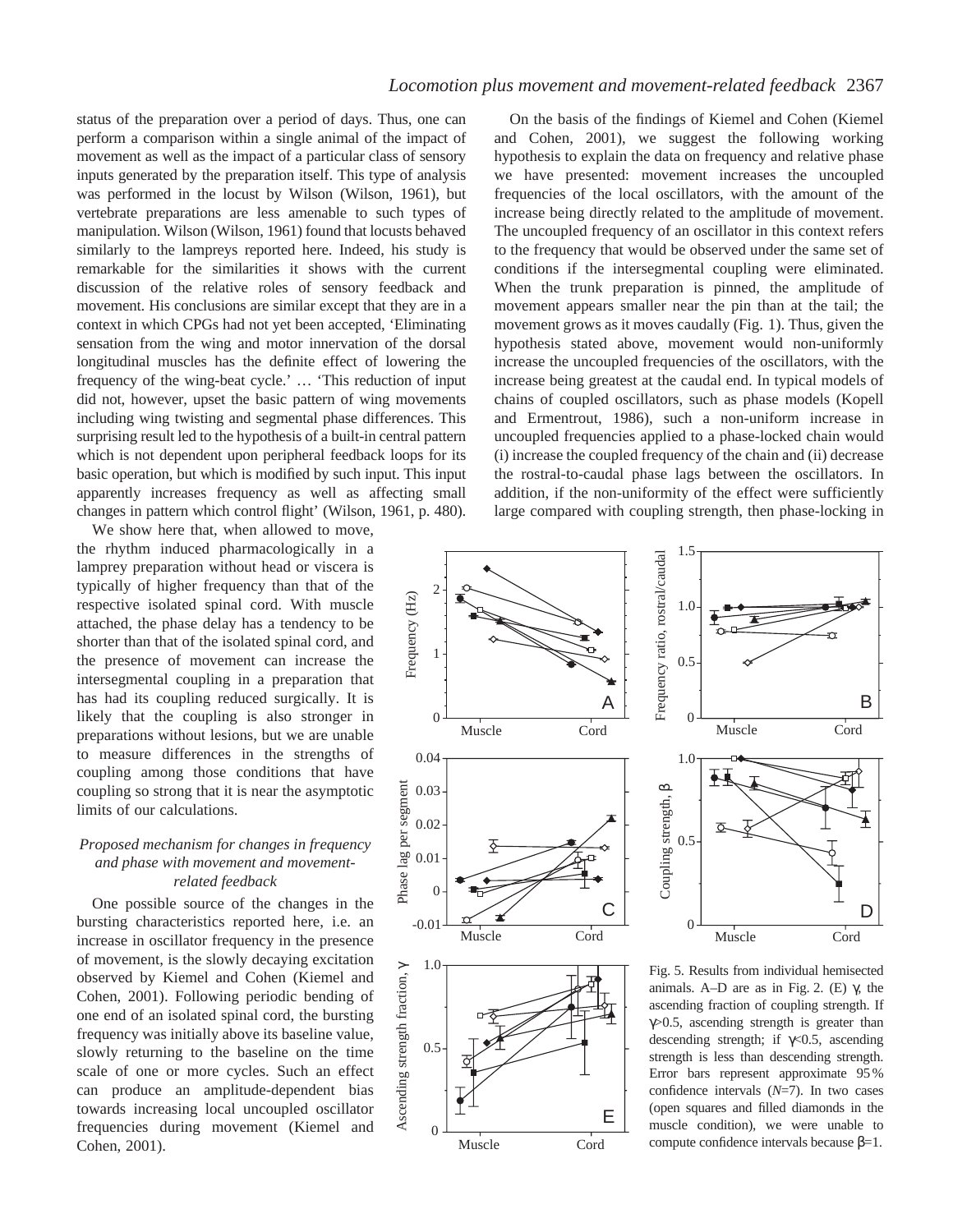the chain would be lost and the coupled frequencies of the caudal oscillators would be greater than the coupled frequencies of the rostral oscillators.

We have observed all three of these effects in our data. (i) The frequencies in the condition with movement were on average significantly higher than the frequencies of the isolated spinal cords in both the unhemisected and hemisected animals (Fig. 2A, Fig. 3A, Fig. 5A). This increase in frequency with movement was seen in every animal when comparing the muscle and spinal cord conditions. (ii) The phase lags per segment of the two conditions with movement were on average less than the phase lags of the isolated spinal cords for both the unhemisected and hemisected animals, with the difference being statistically significant (Fig. 2C, Fig. 3C, Fig. 5C). Finally, in the hemisected animals, the rostral/caudal frequency ratios in the two conditions with movement were on average significantly less than 1 and at least marginally significantly less than the ratios in the isolated spinal cords (Fig. 5B). Thus, the caudal frequencies are on average higher than the rostral frequencies in the presence of movement, but not in the absence of movement. It is reasonable, therefore, to suppose that movement is the critical ingredient in causing these changes across both muscle and spinal cord conditions.

However, phasic effects will also be present during ongoing movement, and the two-way interaction between neural activity and muscle movement is sufficiently complex that modeling would be required to appreciate fully the effects that slowly decaying excitation might have during ongoing swimming.

It is unclear why the phase delays in moving preparations with intact spinal cords are smaller than in intact animals. The typical value for intact animals is 1 % per segment (as reported by Wallén and Williams, 1984). This difference, among other possibilities, could be due to a mechanical effect of the skin or to the activity of some skin afferents. However, this remains to be determined.

## *Changes in intersegmental coordination with movement and movement-related feedback*

Change in intersegmental coordination caused by movement-related feedback has recently been demonstrated in the leech *Hirado medicinalis* (Yu et al., 1999). Indeed, these authors found that mechanical coupling was sufficient to bridge a gap in the nerve cord. In that system, there was a dispute as to whether or not such mechanical coordination could occur (for discussion, see Yu et al., 1999), but Yu et al. (Yu et al., 1999) clearly showed that it could. McClellan has shown that mechanosensory input can contribute to intersegmental coordination in larval *P. marinus* lampreys with spinal lesions (McClellan, 1994). There was no attempt in the study of McClellan to be more than qualitative. In the present study, we are able to go beyond the qualitative measures using the method developed by Kiemel and Cohen (Kiemel and Cohen, 1998).

The notion of functional coupling strength we use here is based on a model of two coupled phase oscillators (see

Materials and methods). Systems of coupled phase oscillators have often been used as simple models for the lamprey CPG (Cohen et al., 1982; Kopell and Ermentrout, 1986; Williams et al., 1990; Hagevik and McClellan, 1994). Our estimates of coupling strength have the advantage that they are consistent with this existing theoretical framework. Simpler measures, such as cross-correlation (Perkel et al., 1967), coherence (Brillinger, 1992; Miller and Sigvardt, 1998) and the variability of phase values (Kriellaars et al., 1994) are useful for ascertaining whether coupling exists between neural oscillators, or from an external oscillator to a neural oscillator, and for analyzing the dynamic relationship between the oscillators. However, these measures are greatly affected by factors other than coupling strength, such as the level of cycleto-cycle variation in oscillator frequencies. Therefore, they are better thought of as measures of coordination rather than as measures of coupling strength. Our estimates of coupling strength are only mildly affected by the level of frequency variation (Kiemel and Cohen, 1998). We have found that our method gives useful estimates of coupling strength when applied to simulated data from models other than the phase model (T. Kiemel and A. Cohen, unpublished work).

We have used two parameters to describe coupling strength. The parameter  $\beta$  describes the total coupling strength, and the ascending strength fraction γ describes the relative strength of ascending and descending coupling. When the two oscillators are phase-locked, β is roughly the fraction of a relative-phase perturbation that is, on average, corrected after one cycle. The parameter γ depends on the extent to which each oscillator participates in the correction.

The parameter  $\beta$  can be estimated with some finite precision, which depends on factors such as the number of cycles of activity analyzed. If coupling is so strong that  $\beta$  is indistinguishable from 1, then further increases in coupling strength cannot be detected. Since unhemisected isolated spinal cords typically are strongly coupled, our ability to detect any additional coupling present in the muscle condition is limited. Thus, not much can be concluded from the result that coupling strength  $\beta$  was not, on average, significantly stronger in the muscle condition than in the spinal cord condition in animals with unhemisected spinal cords (Fig. 2D, Fig. 3D). Looking at individual animals, it is suggestive that, in the three animals with the weakest coupling in the spinal cord condition, coupling strength was greater in the muscle condition.

Further evidence for the idea that the presence of muscle and its attendant movement adds to functional coupling strength can be seen in animals whose spinal cords were weakened by a pair of staggered hemisections (Fig. 5D). Here, six of the seven animals have stronger estimated coupling in the muscle condition than in the spinal cord condition. The exception is an animal whose rostral:caudal frequency ratio was 1:2 in the muscle condition and 1:1 in the spinal cord condition (Fig. 5B). This dramatic change in frequency ratio complicates the interpretation of the change in estimated coupling strength, making its estimated values unreliable.

Strong coupling, in addition to limiting our ability to detect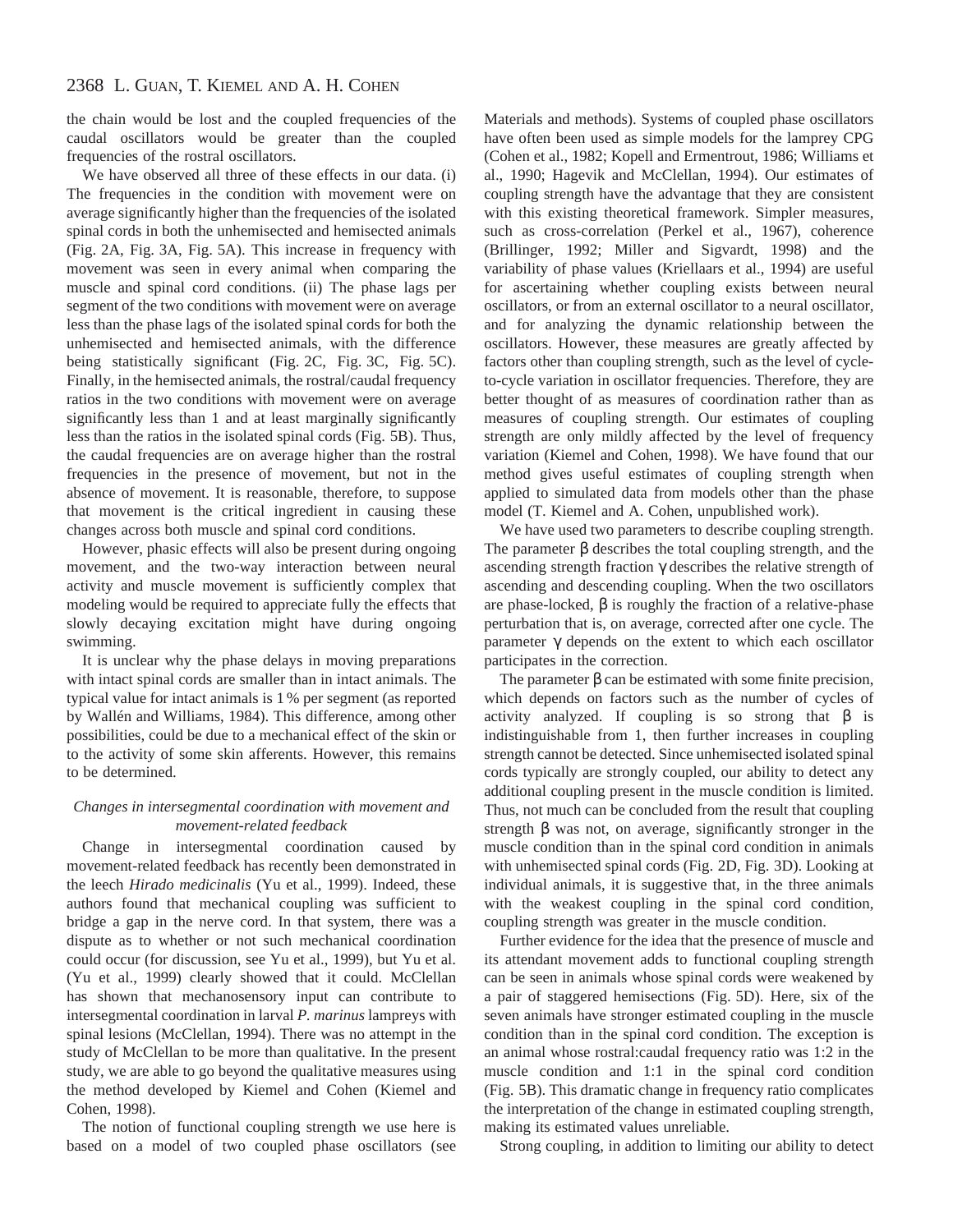changes in coupling strength, also limits our ability to estimate the relative strength of ascending and descending coupling. When coupling in the spinal cord is weakened with hemisections, estimates of relative strength are more reliable. In all hemisected animals, the ascending strength fraction  $\gamma$  was lower in the muscle condition than in the isolated spinal cord, with the mean value of  $\gamma$  in the muscle condition significantly lower than the mean value in the spinal cord condition (Fig. 3E, Fig. 5E). This suggests that the coupling added by movement is predominantly in the descending direction. Such a descending bias may be due simply to the fact that the mechanical traveling wave progresses in the descending direction, sequentially activating stretch receptors. However, given the complexities involved with biomechanics, fluid dynamics and their interaction with the neural activity, modeling would be required to give a convincing argument.

Beyond comparison between conditions, it is important to note that the value of γ for all isolated hemisected spinal cords was greater than 0.5. Thus, the functional coupling provided by the short fibers that remain following the two staggered hemisections is stronger in the ascending direction than in the descending direction. A similar conclusion was reached by Williams et al. (Williams et al., 1990), who interpreted experimental data from bending experiments in terms of a phase model with only short-distance coupling and argued that coupling is stronger in the ascending direction. A key difference is that we have eliminated the majority of long connections and thus are not making any suggestion about the directionality of coupling when long fibers are present.

### *Concluding remarks*

We show here that movement and sensory feedback may alter several aspects of an animal's motor behavior. Historically, there has been debate about the potential for sensory feedback to influence movements, such as locomotion, in which CPGs play a major role (see Pearson, 1981). From the beginning, CPGs have been shown to be responsive to sensory feedback on a cycle-by-cycle basis, being entrained by some critical sensory receptors (Rossignol et al., 1988). There have been suggestions of a greater magnitude of influence in the work of Pearson and his colleagues (e.g. Pearson, 1995; Wolf and Pearson, 1988; Cruse et al., 1995). The data presented here demonstrate that movement and its related sensory feedback can alter the frequency, change the phase delays, increase and alter the intersegmental coupling and have an impact on the preferred relative frequencies among the segments. The changes in the motor patterns combined with the changes in coupling strength are likely significantly to alter the overall motor behavior of the intact animal compared with that provided simply by the central circuits for locomotion. It is impossible in this preparation to separate the relative roles of sensory feedback *versus* movement. For example, it is possible that movement and its resultant mechanical forces are responsible for the changes in intersegmental coordination and that sensory feedback is playing an insignificant part in this change. While evidence for an impact of movement and

sensory feedback has been provided in the studies of invertebrates, it has been more difficult to confirm across a range of conditions in a vertebrate preparation. We show here that movement and perhaps sensory feedback contribute to the final output pattern in locomotion. A final estimation of the relative roles of the individual components remained to be determined.

The authors would like to thank Daphne Soares for producing the illustration in Fig. 1 and Joe Gormley, working with Thelma Williams, for providing us with access to data from hemisected animals. We would also like to thank Dr Jeffery Dean and the reviewers for helpful comments. The work reported here was supported by grants MH44809 from NIMH and a grant from the Christopher Reeve Foundation, both to A.H.C. The experiments reported here comply with the 'Principles of Animal Care,' publication No. 86-23, revised 1985, of the National Institutes of Health and also the current laws of the USA.

#### **References**

- **Andersson, O. and Grillner, S.** (1983). Peripheral control of the cat's step cycle. II. Entrainment of the central pattern generators for locomotion by sinusoidal hip movements during 'fictive locomotion'. *Acta Physiol. Scand*. **118**, 229–239.
- **Arnold, L.** (1974). *Stochastic Differential Equations: Theory and Applications*. New York: Wiley.
- **Bowtell, G. and Williams, T. L.** (1994). Anguilliform body dynamics: a continuum model for the interaction between muscle activation and body curvature. *J. Math. Biol.* **32**, 83–91.
- **Brillinger, D. R.** (1992). Nerve cell spike train data analysis: a progression of technique. *J. Am. Stat. Ass.* **87**, 260–271.
- **Buchanan, J. T.** (1982). Identification of interneurons with contralateral, caudal axons in the lamprey spinal cord: synaptic interactions and morphology. *J. Neurophysiol.* **47**, 961–975.
- Buschges, A., Ramirez, J. M. and Pearson, K. G. (1992). Reorganization of sensory regulation of locust flight after partial deafferentation. *J. Neurobiol.* **23**, 31–43.
- **Cohen, A. H., Guan, L., Harris, J., Jung, R. and Kiemel, T.** (1996). Interaction between the caudal brainstem and the lamprey central pattern generator for locomotion. *Neurosci.* **74**, 1161–1173.
- **Cohen, A. H., Holmes, P. J. and Rand, R. H.** (1982). The nature of the coupling between segmental oscillators of the lamprey spinal generator for locomotion: A mathematical model. *J. Math. Biol.* **13**, 345–369.
- **Cruse, H., Bartling, C., Cymbalyuk, G., Dean, J. and Dreifert, M.** (1995). A modular artificial neural net for controlling a six-legged walking system. *Biol. Cybernetics* **72**, 421–430.
- **Currie, S. N. and Stein, P. S.** (1990). Cutaneous stimulation evokes longlasting excitation of spinal interneurons in the turtle. *J. Neurophysiol.* **64**, 1134–1148.
- **Degtyarenko, A. M., Simon, E. S. and Burke, R. E.** (1996). Differential modulation of disynaptic cutaneous inhibition and excitation in ankle flexor motoneurons during fictive locomotion. *J. Neurophysiol.* **76**, 2972–2985.
- **Delcomyn, F., Nelson, M. E. and Cocatre-Zilgien, J. H.** (1996). Sense organs of insect legs and the selection of sensors for agile walking robots. *Int. J. Robotics Res*. **15**, 113–127.
- **Di Prisco, G. V., Wallén, P. and Grillner, S.** (1990). Synaptic effects of intraspinal stretch receptor neurons mediating movement-related feedback during locomotion. *Brain Res.* **530**, 161–166.
- **Duysens, J. and Pearson, K. G.** (1976). The role of cutaneous afferents from the distal hindlimb in the regulation of the step cycle of thalamic cats. *Exp. Brain Res.* **24**, 245–255.
- Forssberg, H., Grillner, S. and Rossignol, S. (1977). Phasic gain control of reflexes from the dorsum of the paw during spinal locomotion. *Brain Res.* **132**, 121–139.
- **Gormley, K. and Williams, T. L.** (1999). Effects of staggered hemisections